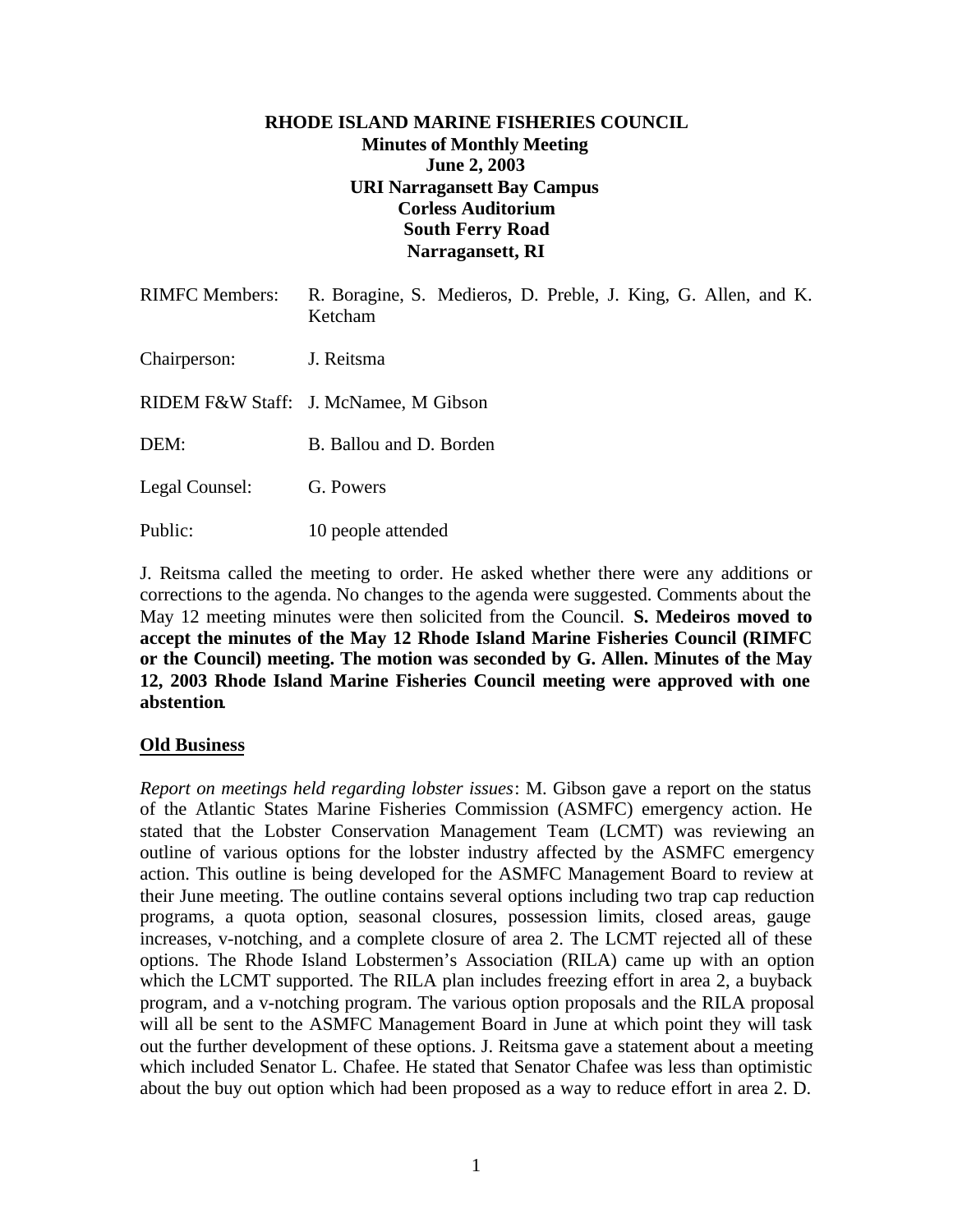Borden stated that there was a lot of uncertainty going into the next ASMFC Management Board meeting therefore it was hard to give any sort of information as to how he felt things were going to go. After the ASMFC meeting in June he stated that he would have a better idea of what way ASMFC was heading and he would address RIMFC with this information. J. Reitsma stated that the honor program used in the lobster restoration project was going to be terminated due to fraud which was occurring in that program. R. Boragine stated that it was unfortunate that the program was terminated before industry had an opportunity to figure out a way to regulate itself in order to avoid this type of fraud. J. Reitsma stated that he was not sure if industry was given the opportunity or not.

*Groundfish relief fund update*: J. Reitsma stated that at the last RIMFC meeting he indicated that he was inclined to move forward with the research grant proposal because it seemed that the process followed to come up with this proposal was open and fair. He also indicated at the meeting that they would go to the congressional delegation with all of the information pertaining to this subject. Senator J. Reed stated that he was not comfortable moving forward based on all of the information brought forward from the various council meetings combined with a number of letters and phone calls he had received on the subject of the groundfish relief fund. J. Reitsma stated that the Department of Environmental Management (DEM or the Department) has reconsidered and will be sending out a survey to groundfish permit holders to find out which option they prefer. M. Gibson recapped the past history of the groundfish relief fund for the new RIMFC members. He described the public process which came up with the research grant proposal and then described the industry sponsored survey which had an overwhelmingly negative response to this research proposal. J. Reitsma stated that a new survey will be sent to all groundfish permit holders but a distinction will be made between those who hold a permit and those who actually fish for groundfish with the permit. R. Boragine stated that he was disconcerted by the whole process surrounding the groundfish relief fund, they held a public process and to have it derailed by this second illegitimate survey was troublesome. J. Reitsma stated that he was inclined to move forward with the research proposal but due to the negative responses heard at the previous meeting, he could not ignore them by not bringing all of the arguments back to the congressional delegation. K. Ketcham stated that he has seen a list of groundfish permit holders compiled by the Division of Fish and Wildlife (DFW), and asked whether this was the list of people who were going to receive the new survey. J. Reitsma responded that all of the permit holders would receive a survey but the survey was going to distinguish between permit holders who fish and those who don't. K. Ketcham also wanted to know who was going to be writing the survey and whether industry representatives would be able to comment on the survey before it was sent out. J. Reitsma responded that they would. D. Preble asked a question as to whether the latent permit holders will be informed that they may not be eligible for money. J. Reitsma stated that they would be informed that not everyone will be eligible for money. R. Boragine stated that the public hearing process was legitimate and if the research proposal does not go forward we are stating by those actions that the public hearing process is not legitimate. J. King stated that latent permit holders should not be surveyed. D. Preble responded to J. King that their argument is that their permit has lost value if they try and sell it. C. Brown stated that he felt that he was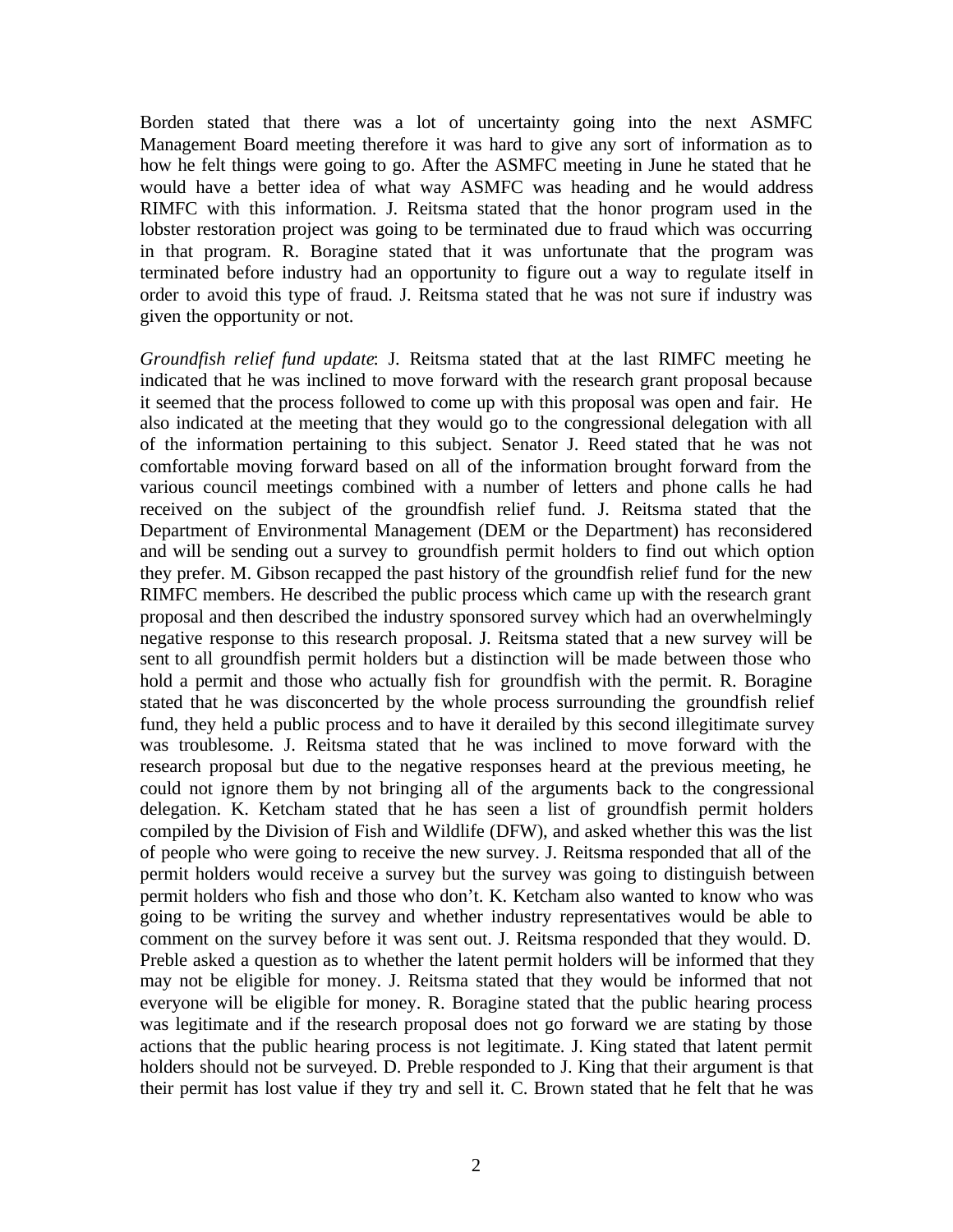done a disservice because he participated in the public process to come up with the research proposal and to have it overturned is not legitimate. F. Blount stated that very few people in RI were affected by the lost days at sea. He stated that upcoming issues were going to have a greater economic impact than what had already occurred and groundfishermen should plan for the future by using the money for research. He went on to state how a payout program is incredibly complex and gave an example of how he was eligible for money from Massachusetts because he docks one of his boats there, but he is a resident of Rhode Island. D. Borden stated that if a questionnaire was to be sent out, they should be coded by categories and then they could be tabulated based on those categories. R. Boragine stated that if the Department of Environmental Management (DEM or the Department) was to draft a survey it should be sent to all of the council members for review. J. Reitsma stated that he certainly would.

### **New Business**

*Tautog management plan for 2004*: M. Gibson stated that DFW came up with a management proposal that it supports and suggested that it be sent to the advisory panel for review. He stated that in essence the management plan creates a spawning closure for tautog by keeping the fishery closed until July 1. It also combines all the sub periods into one because the quota for tautog is small enough that it is impossible to manage. He stated that this had been suggested by DFW in the past to no avail. R. Boragine commented that he felt that there shouldn't even be a discussion on this proposal because the Council had just received the proposal that evening and hadn't had a chance to go over it. He also felt that closing all state waters was a mistake due to discard problems. He went on to state that there was some question as to whether tautog caught outside of Narragansett Bay proper were even migrating into Narragansett Bay, therefore closing the offshore areas to tautog fishing was not protecting fish spawning in Narragansett Bay. R. Boragine stated that industry has made an effort to help out with tautog survey data but has not been taken up on there offers, the industry has seen large numbers of fish across several year classes. He felt that dealers who were not reporting on time should be punished for their inefficient reporting and this would help to alleviate the spring overage problem which occurs each year. J. Reitsma stated that we are not perfect in getting industry input for making our decisions but that we are trying to improve this process. J. Reitsma passed the specific comments raised by R. Boragine to M. Gibson. M. Gibson stated that he could not speak to problems with enforcement but he did not feel that dealers could have their licenses revoked for a two or three day late report which is all it takes to go over on the tautog quota because it is small. J. Reitsma stated that we are working on a real time reporting system and the late reporting would be easier to deal with when this system is in place. M. Gibson stated that as far as industries offers to augment our tautog database with live specimens to tag, he stated that we do not have any funds or staff available to conduct this work. C. Brown stated that the industry has offered to bring the fish directly to Fort Wetherill thinking that this would alleviate the funding issue M. Gibson alluded to, but it was pointed out that even the amount of time that it takes to transport the fish from the boat to the holding tanks need to be accounted for and there are not funds to use for this. G. Allen stated that the issues which created the need for a new management plan in the first place were the consistent spring overages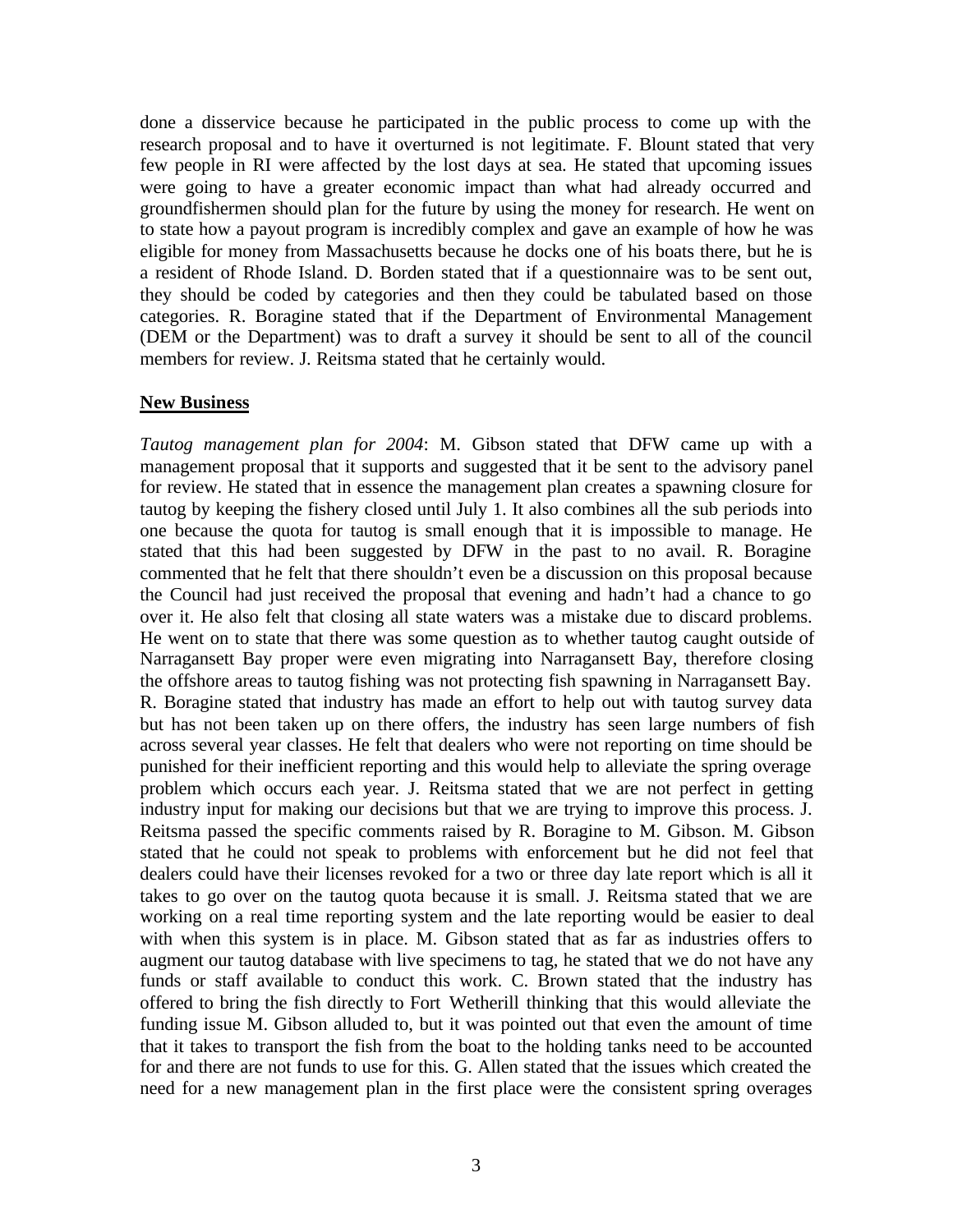and protecting spawning stock therefore the advisory panel should concentrate on these issues. T. Hoxsie stated that he has a lot of info from his traps on tautog and he is willing to allow anyone to take fish for research from his trap because they come up alive.

*Report on shellfish transplants*: M. Gibson stated that a handout was passed out and that the transplants were all very successful. He gave a summary of the handout which gave dates and pounds of shellfish that were transplanted and to which areas the transplants were made.

# **Other Business**

*Update on Providence River dredging project*: J. Reitsma stated that at the last monthly meeting there had been some questions about dredging and this was why it was on the agenda. M. Gibson stated that at the last meeting it was declared that there was no monitoring going on regarding how the dredging process was affecting fish stocks. M. Gibson pointed out that there is a significant amount of research going on between DEM, Woodshole, the Army Corps of Engineers, and URI which cover a number of different issues. J. King stated he had not noticed much of a plume of sediment at least in shellfish management areas A and B. G. Allen asked whether the offshore dumping was being monitored, and this question was also asked by K. Ketcham who stated that he heard rumors of short dumping by the barges transporting the dredge material. J. Reitsma stated that he had not heard these rumors and also he was not sure about his type of monitoring. G. Allen asked who the DEM contact person was for these types of issues. J. Reitsma stated that it was R. Gagnon. G. Allen asked if R. Gagnon could come and speak at the next meeting. J. Reitsma stated yes and if not R. Gagnon then B. Goulet of CRMC could attend to answer questions.

*Update on appointments to commissions, boards, and councils*: J. McNamee stated that the council had been given several handouts with information on this topic. The first was just an informational letter letting the council members know what DEM staff were assigned to what ASMFC species panels. The next two letters were stating that the DFW was soliciting nominations for a state representative to the ASMFC as well as representatives to ASMFC advisory panels. This had been brought up at the last meeting and J. McNamee wanted to let the council know that the solicitations were still open for nominations. The next memo was stating that two of the shellfish advisory panel alternates wanted to become full members of the shellfish advisory panel, L. Ricciarelli and W. Cote. The final letter was a request for nomination from M. Bucko to the tautog advisory panel and also the ASMFC ACCSP Data advisory panel. M. Bucko is already a member of the tautog advisory panel therefore he was just looking for nomination to the ACCSP Data advisory panel. G. Allen gave a statement that he would like a list of the ASMFC species advisory panel members, this will be emailed out to the council members. **R. Boragine moved to accept both L. Ricciarelli and W. Cote as shellfish advisory panel permanent members. The motion was seconded by K. Ketcham. The council unanimously approved the nominations. S. Medeiros moved to accept M. Bucko to the ACCSP advisory panel. The motion was seconded by R. Boragine. The council unanimously approved M. Bucko for the ACCSP data collection advisory**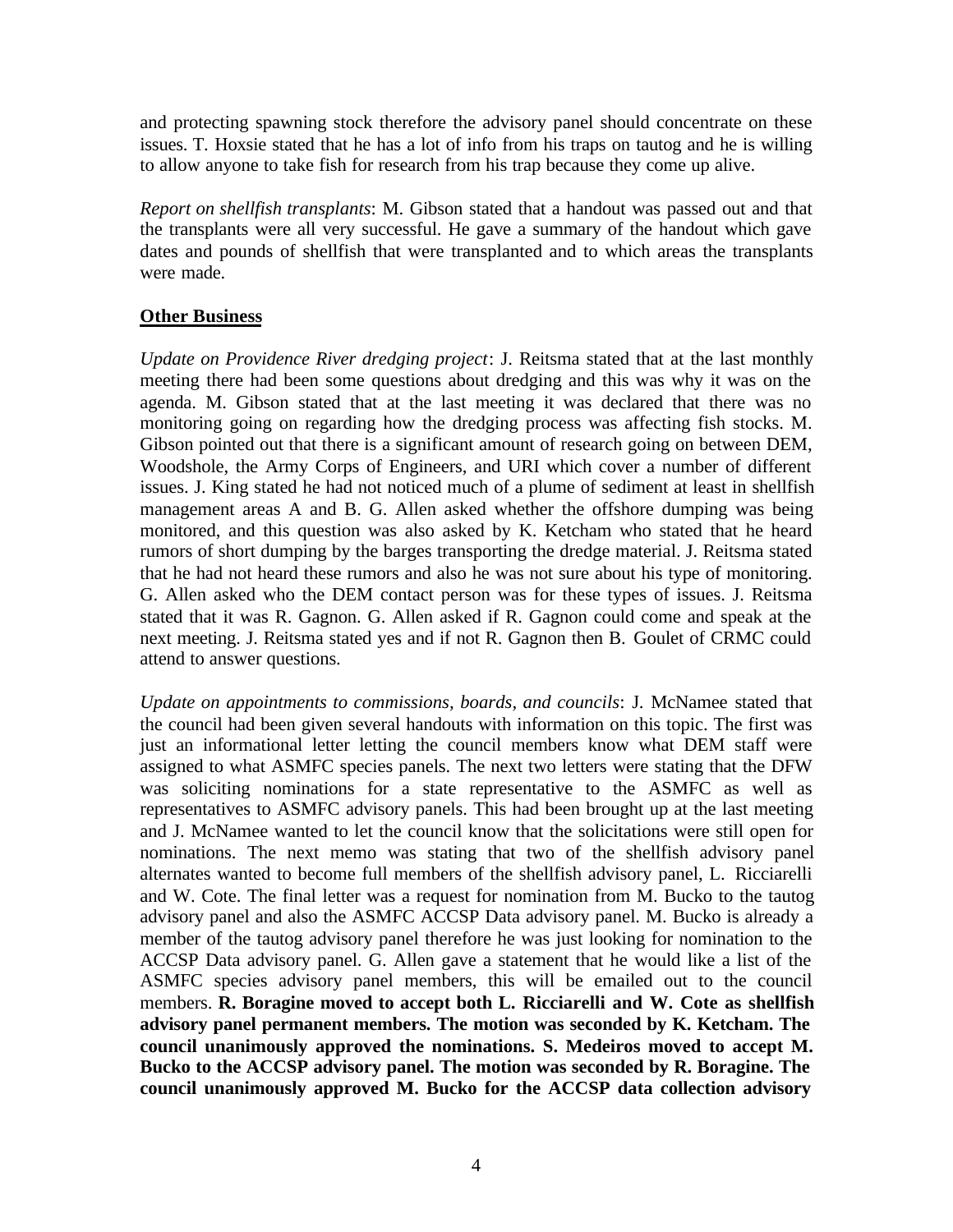**panel**. M. Gibson asked if there was any need to re-approve or re-visit the chairpersons of the different advisory panels. R. Boragine asked if the council wished to convene a workshop to visit issues like this as well as a chance to bring the new members up to speed on the operations and mission of the Council. J. Reitsma asked R. Boragine as vice chair of the Council to set this workshop up. G. Allen asked about membership to the Council, where the process was at. J. Reitsma stated that the two new commercial representatives were present and the new scientific representative was between P. Celone and A. Tate. He asked if the council wished to make a recommendation that evening. R. Boragine recommended A. Tate and J. Reitsma was inclined to agree with this recommendation. A question was asked about another commercial representative because R. Boragine's term was ending. J. Reitsma asked R. Boragine if he was interested in being reappointed and R. Boragine stated that he would like reappointment. B. Ballou stated that no other nominations were received for R. Boragine's position on the council. G. Allen asked a question about the length of terms stating that he thought the law stated that a two year term was the maximum. J. Reitsma stated that this was discussed with the Governor's Office and it was decided that Council members can be reappointed to two terms. S. Medieros asked whether they could appoint a new vice chair and nominated G. Allen for this position. J. Reitsma stated that they should go over this at a public RIMFC meeting when the Council has its full membership fulfilled. B. Ballou gave a statement about the state representative to the ASMFC and he stated that the date of June 15 was actually the last date for RI senate approval therefore if anyone wanted to be nominated they should indicate this before June 15. R. Boragine voiced his support for G. Pope being reappointed. **R. Boragine moved to recommend that the nominees for the RI state representative to ASMFC be submitted prior to June 15th to the Governor's Office so that the nomination will reach the RI Senate in time for June 15. J. King seconded the motion.** S. Medieros asked how much time was actually left to submit nominations. D. Borden stated that the letter of nomination should be sent in by June  $10<sup>th</sup>$ . J. Carvahlo stated that he supports G. Pope stating that he has been a fair and equitable representative for the state.

*Informational discussion about appointment process to various councils, boards, and commissions*: J. Reitsma stated that there was an issue raised at the last meeting about the nomination process for the various councils and commissions. D. Borden stated that when we have a vacancy, the Department sends out a letter stating the specifics of the position. This letter is sent out to around 40 organizations of various interest groups. He went on to state that a list of the organizations we send letters to was not provided but would be upon request. Any additional groups that should be included in the list could be sent to the DFW and they would be included in the mailings. J. Reitsma stated that if there were any suggestions to change this nomination process to put it in the form of a proposal and submit it to the Department.

*Discussion about altering the frequency of RIMFC meetings*: R. Boragine stated that the actual work done during the meeting on this evening was minimal. His suggestion was to cut down on the full meetings and to do some of the things in a workshop setting. G. Allen stated that the public process of the council meetings was useful for discussion even if no actual decisions are made during the meeting. S. Medeiros stated that he didn't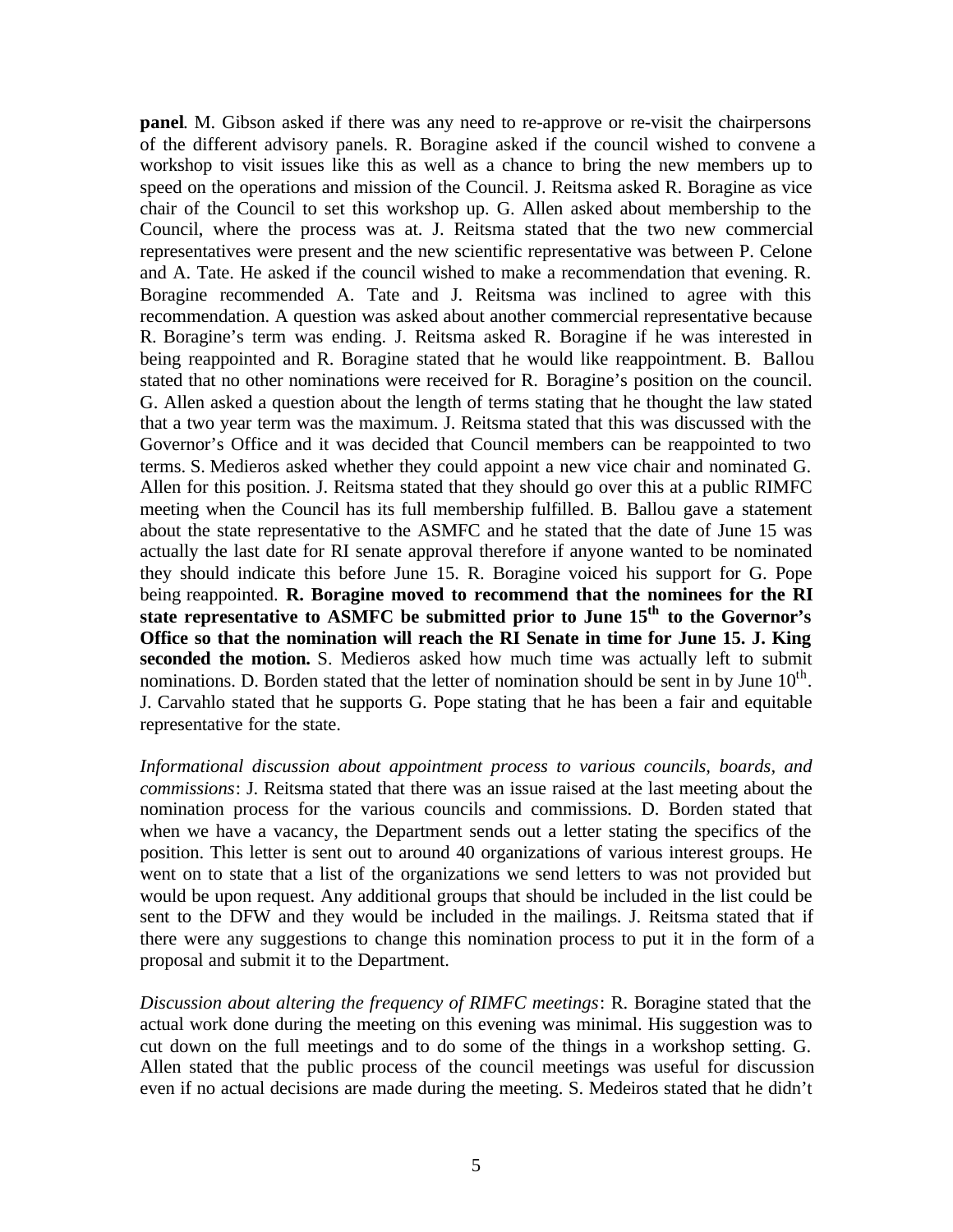understand why R. Boragine thought that some things were alright to discuss in private while other discussions require that the public be present. He did not feel that anything should be discussed by the Council outside of a public forum. R. Boragine stated that he did not intend to give the impression that this is what he meant. He meant that a workshop setting would just be used to organize what was to be presented and when. J. Reitsma stated that he felt it would be hard to have a workshop and keep from going over the line of what should actually be presented in public. S. Medeiros stated that he thought a workshop was a good idea for discussing things regarding panel membership and things of this nature, but all other things should be discussed in a public setting. D. Borden suggested having the advisory panels meet in September while the seasons and what happened in them are still fresh in people's minds. This would be conducive to making management plans, dividing quotas up, etcetera so that when the numbers are finalized, the advisory panels and then the council can take action. D. Preble asked R. Boragine to clarify exactly what he was proposing, whether he meant to meet every other month with a workshop in between. R. Boragine stated that this was his original intention. D. Preble stated that he agreed with R. Boragine as to the lack of vote taking in the past few meetings but went on to say that he was leery of restricting public access to any Council meeting. D. Preble and S. Medeiros stated that they did not oppose skipping a meeting in the summer, for example skip the July meeting if nothing pressing is on the agenda.

#### **Post Agenda Discussion**

B. Ballou gave a statement about the dockside sale of fish. He commented that he would give a brief overview of the policy and that a written document will be disseminated to invite public comment, after which a finalized version will be created. Individuals selling lobsters, crabs, and finfish on the dock can do so as long as they have a valid commercial and dealers license. They must make all of the specified reporting requirements, the vessel selling the product must be the same vessel that harvested the product, and the person they are selling to must be the final consumer. Only live lobsters, crabs, and finfish can be sold and all such fish must be kept in live wells aboard the vessel. Bait can be sold as long as it is kept in closed containers and labeled as bait. No other seafood products for human consumption can be aboard the vessel when sales of live finfish, lobster, or crabs are being made. Per federal regulation, vessels with federal charter party permits are prohibited from selling either live or for bait the following species: scup, bluefish, squid, mackerel, butterfish, swordfish, and sea scallops. In addition the state prohibits party charter boats from selling tautog. Therefore charter and party boats can sell black sea bass, striped bass, tuna, shark, and tilefish, either live or as bait, as long as the seller has a commercial and a dealers license. K. Ketcham asked whether federally licensed lobster fishermen can sell dockside to which B. Ballou stated he would have to check, and a second question from K. Ketcham was how is a person supposed to know if the person they are selling to will be the final consumer. J. Reitsma asked whether the states prohibition on selling tautog needs to stay in place. F. Blount stated that this was a leftover from old regulations and should be removed from regulations. G. Carvalho stated that these new regulations add a new level of complexity on top of a very complex issue. If the state has a specific problem they are trying to address with this whole dockside sale issue, they should deal with that one issue instead of all of the confusing policies just